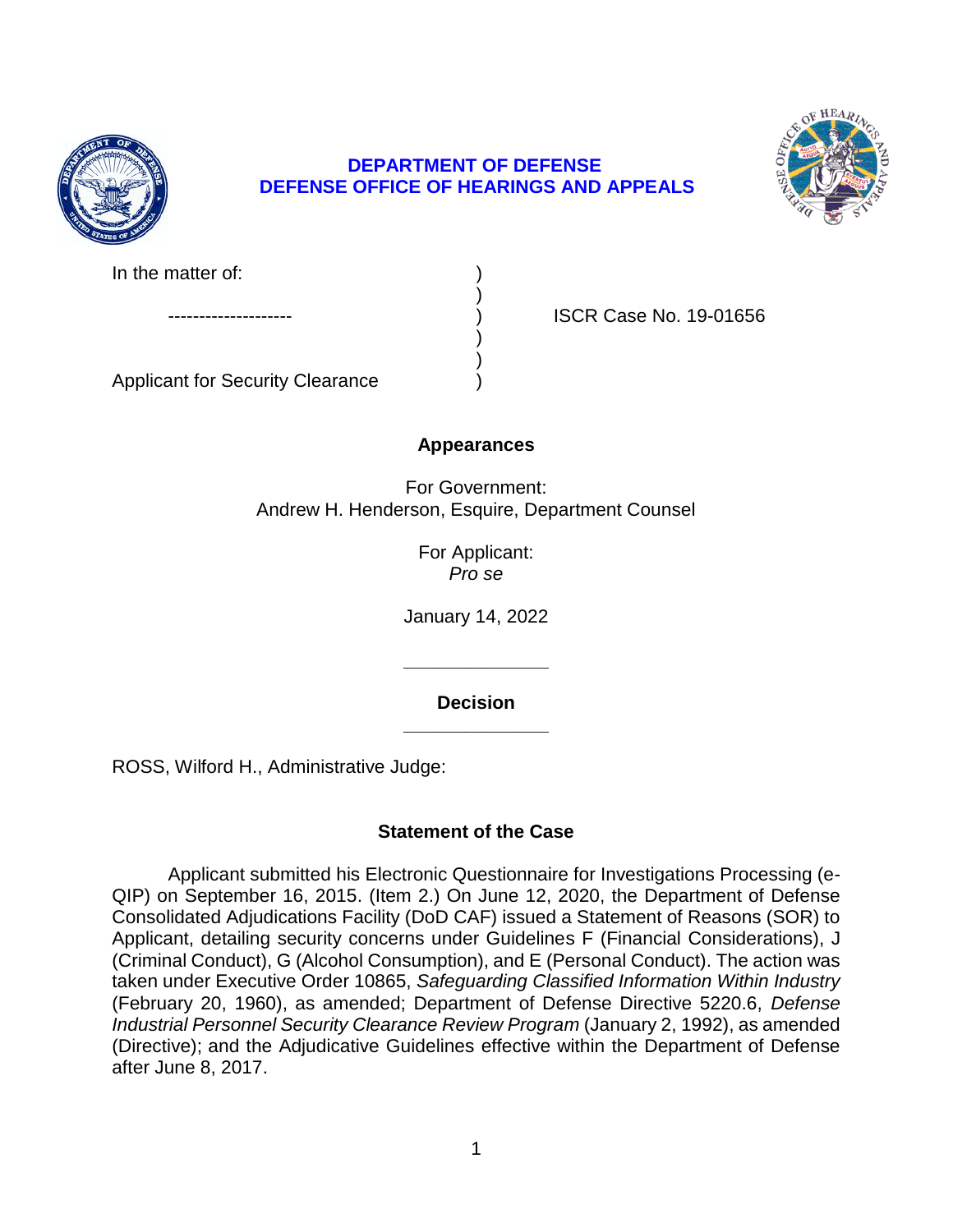Applicant answered the SOR in writing (Answer) on January 2, 2021, with explanations and allied documents, and requested his case be decided on the written record in lieu of a hearing. (Item 1.) In his Answer he admitted all the allegations in the SOR, with the exception of allegations 1.f, 1.h, 3.a, 4.a, and 4.b, which he denied. On March 18, 2021, Department Counsel submitted the Department's written case. A complete copy of the file of relevant material (FORM), consisting of Items 1 to 13, was provided to Applicant, who received the file on April 2, 2021.

 Applicant was given 30 days from receipt of the FORM to file objections and submit information on April 23, 2021. Department Counsel stated he had no objection and the additional information is marked and admitted into evidence as Applicant Exhibit A. The case was assigned to me on July 18, 2021. Based upon a review of the pleadings and material in refutation, extenuation, or mitigation. Applicant submitted additional exhibits, national security eligibility for access to classified information is granted.

### **Findings of Fact**

 Applicant is 46 years old and divorced with one child. He has an associate's degree. Applicant has been employed by a defense contractor since 2015 and seeks to obtain national security eligibility and a security clearance in connection with his employment. (Item 2 at Sections 12, 13A, and 17; Item 3.)

#### **Paragraph 1 (Guideline F, Financial Considerations)**

 The Government alleges in this paragraph that Applicant is ineligible for clearance because he is financially overextended and therefore potentially unreliable, untrustworthy, or at risk of having to engage in illegal acts to generate funds.

 The SOR alleged that Applicant had eight past-due debts, including tax debts and and 1.h. The existence and amounts of these debts is supported by credit reports dated October 29, 2015; April 9, 2019; and March 16, 2021. (Items 7, 8, and 9.) Applicant stated that most of his financial problems were connected to his divorce in 2013. (Answer; Item mortgage foreclosures, totaling approximately \$202,650. Applicant denied allegations 1.f 3; Applicant Exhibit A.)

The current status of the allegations in the SOR is as follows:

 1.a. Applicant admitted that he owed the Federal Government through the Internal Revenue Service (IRS) \$20,405 for unpaid taxes. Applicant and his wife were divorced in 2013. As part of the divorce agreement Applicant was required to liquidate an IRA and pay his ex-wife half. He provided \$18,000 to his ex-wife and used other monies for personal expenses. The debt consists primarily of taxes and penalties for early withdrawal from the IRA. Applicant submitted an Installment Agreement Request to the IRS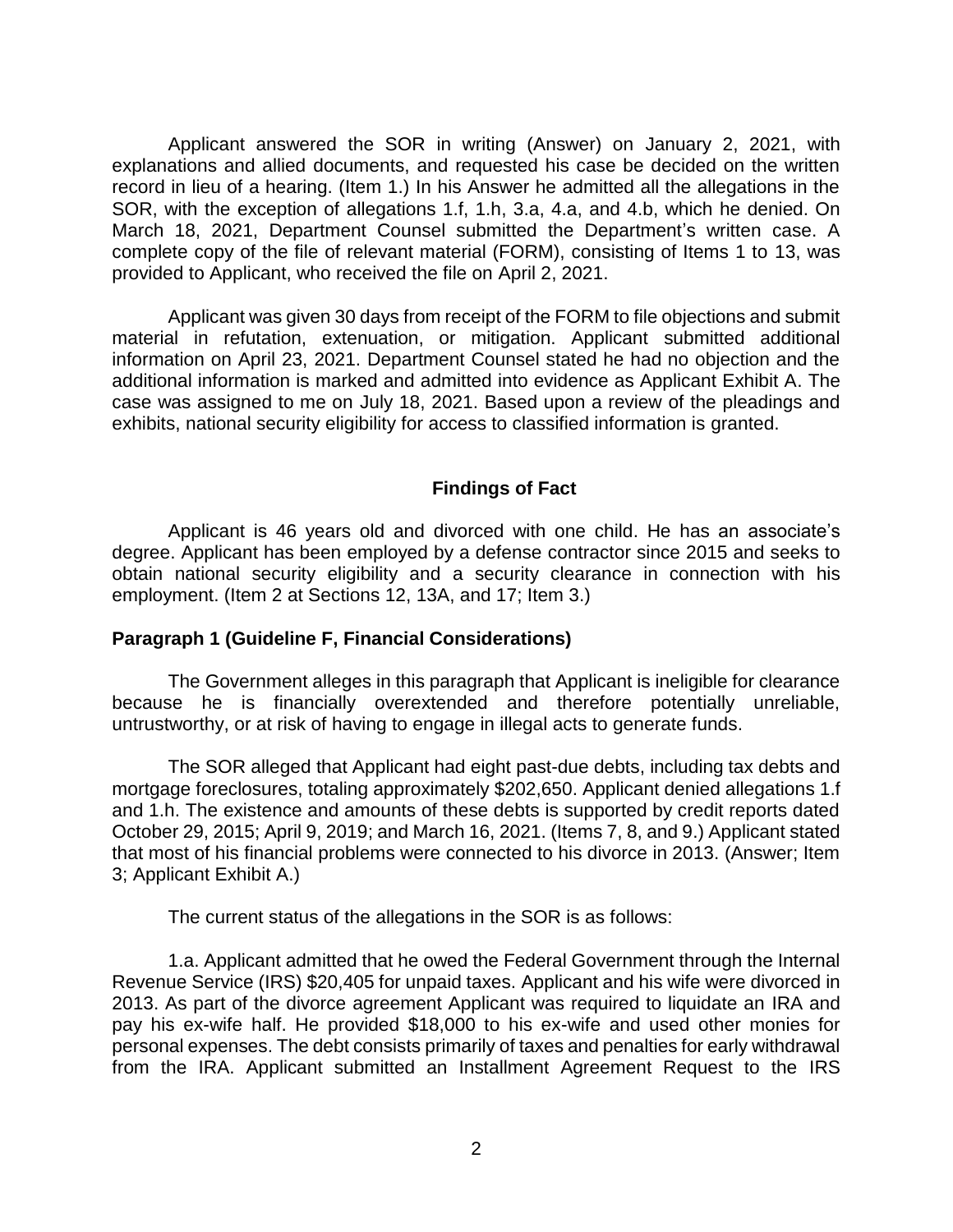proposing to pay them \$283 a month towards this debt. Applicant submitted copies of 15 money orders that were sent to the IRS on a monthly basis starting in January 2020. All but one of them are in the amount of \$285. The last one, dated April 15, 2021, is for \$200. Applicant had not received notification from the IRS that they have accepted his proposal as of the date of Applicant Exhibit A. Applicant is making a good-faith effort to resolve this debt. (Item 3 at 2, 7-9, 22; Item 10 at 16-17; Applicant Exhibit A at 2-4, 23-27.)

 1.b. Applicant admitted that he had a mortgage foreclosed on in 2014 in the amount of \$136,500. Applicant bought the subject house with his then-wife. After the divorce he could not maintain the payments on one salary and attempted to refinance or sell the property. He was unsuccessful and lost the house in foreclosure. (Item 3 at 10-11, Applicant Exhibit A at 3-4.)

 1.c. Applicant admitted that he had a second mortgage charged off in approximately 2014 in the amount of \$34,743. This was in relation to the first mortgage discussed in 1.b, above. Applicant stated that his ex-wife refused to help pay any debt. He stated in his Answer, "I was financially uncapable (sic) of paying on my own salary. I did have lawyers fees and child support that were present at the time as well." (Item 3 at 10-11; Applicant Exhibit A at 3-4.)

 1.d. Applicant admitted owing a charged-off credit card debt in the amount of \$9,652. This credit card debt arose during his marriage. He stated in his Answer that he is amenable to paying this debt, but there is no evidence that he has entered into any payment arrangement with this creditor. This debt is not resolved.

 1.e. Applicant admitted that he owed a charged-off commercial debt in the amount of \$1,032. This credit card debt arose during his marriage. He stated in his Answer that his ex-wife was responsible for the debt, but she refused to pay it. He is amenable to paying this debt, but there is no evidence that he has entered into any payment arrangement with this creditor. This debt is not resolved.

 1.f. Applicant denied owing a charged-off credit card debt in the amount of \$471. He stated in his Answer that he paid this debt. This debt does not appear in the most recent credit report in the record, dated March 16, 2021. (Item 9.) Based on the available information, I cannot find that Applicant currently owes this debt. This allegation is found for Applicant.

 1.g. Applicant admitted that he owed a charged-off wireless telephone debt in the amount of \$207. This debt arose during his marriage. He stated in his Answer that his ex- wife was responsible for the debt, but she refuses to pay it. He is amenable to paying this debt, but there is no evidence that he has entered into any payment arrangement with this creditor. This debt is not resolved.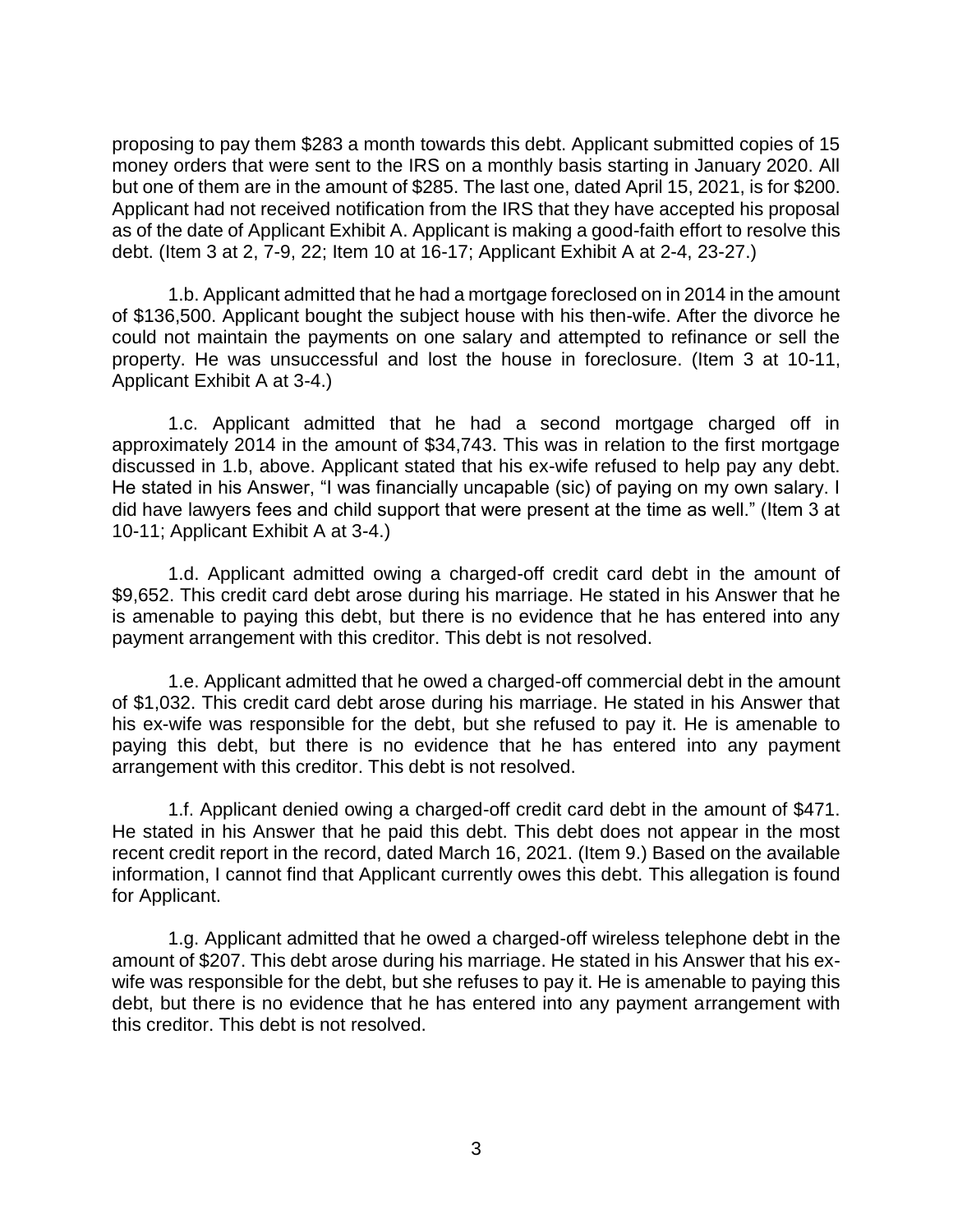1.h. Applicant denied that he had a foreclosure in about July 2016. Applicant stated that the person involved in this foreclosure is his father, who has the same name but a different Social Security number. Documentation in the record confirms that the property involved in this foreclosure actually belonged to Applicant's father and his wife. (Item 11; Item 12; Applicant Exhibit A at 6-7.) This allegation is found for Applicant because the debt is not his.

 Three credit reports were submitted by the Government (Items 7, 8, and 9). The credit reports show that Applicant's financial condition is good other than the debts in the SOR. Applicant has stated that he is current with his payments to the IRS and his child support. (Applicant Exhibit A at 3-4.) His tax return documentation shows that his salary has been steadily increasing over the years he has been employed with his current employer. (Item 10.)

#### **Paragraph 2 (Guideline J, Criminal Conduct)**

 The Government alleges in this paragraph that Applicant is ineligible for clearance because he has engaged in criminal conduct that creates doubt about a person's judgment, reliability, and trustworthiness. Applicant admitted both allegations under this paragraph.

2.a. Applicant was arrested in March 2014 and charged with seven offenses related to his driving under the influence of alcohol. He plead guilty to Driving Under the Influence of Liquor/Drugs/Vapors and was sentenced to five days' confinement, unsupervised probation for one year, fined \$2,300, and required to attend alcohol awareness classes. Applicant submitted evidence showing that he had completely paid his fine and successfully completed the classes for this offense. Applicant was fired from his job with his state's Department of Corrections due to this arrest and conviction. (Item 3 at 13-14, 21; Item 5; Applicant Exhibit A at 4, 12, 13, 15, 18, 20, and 21.)

2.b. Applicant was arrested in July 2016 and charged with four offenses related to his driving under the influence of alcohol. He plead guilty to Driving Under the Influence of Liquor/Drugs/Vapors and was sentenced to confinement for one day, 90 days of home confinement, unsupervised probation for two years, fined \$3,475, 30 hours of community service, and required to attend 24 sessions of substance abuse treatment. Applicant submitted evidence showing that he had completely paid his fine, and successfully completed the required treatment sessions for this offense as well as his community service. (Item 3 at 19-20, 28; Item 6; Applicant Exhibit A at 5, 11, 14, 16, 17, and 19.)

### **Paragraph 3 (Guideline G, Alcohol Consumption)**

 The Government alleges in this paragraph that Applicant is ineligible for clearance because he consumes intoxicants to excess. Subparagraph 3.a stated that the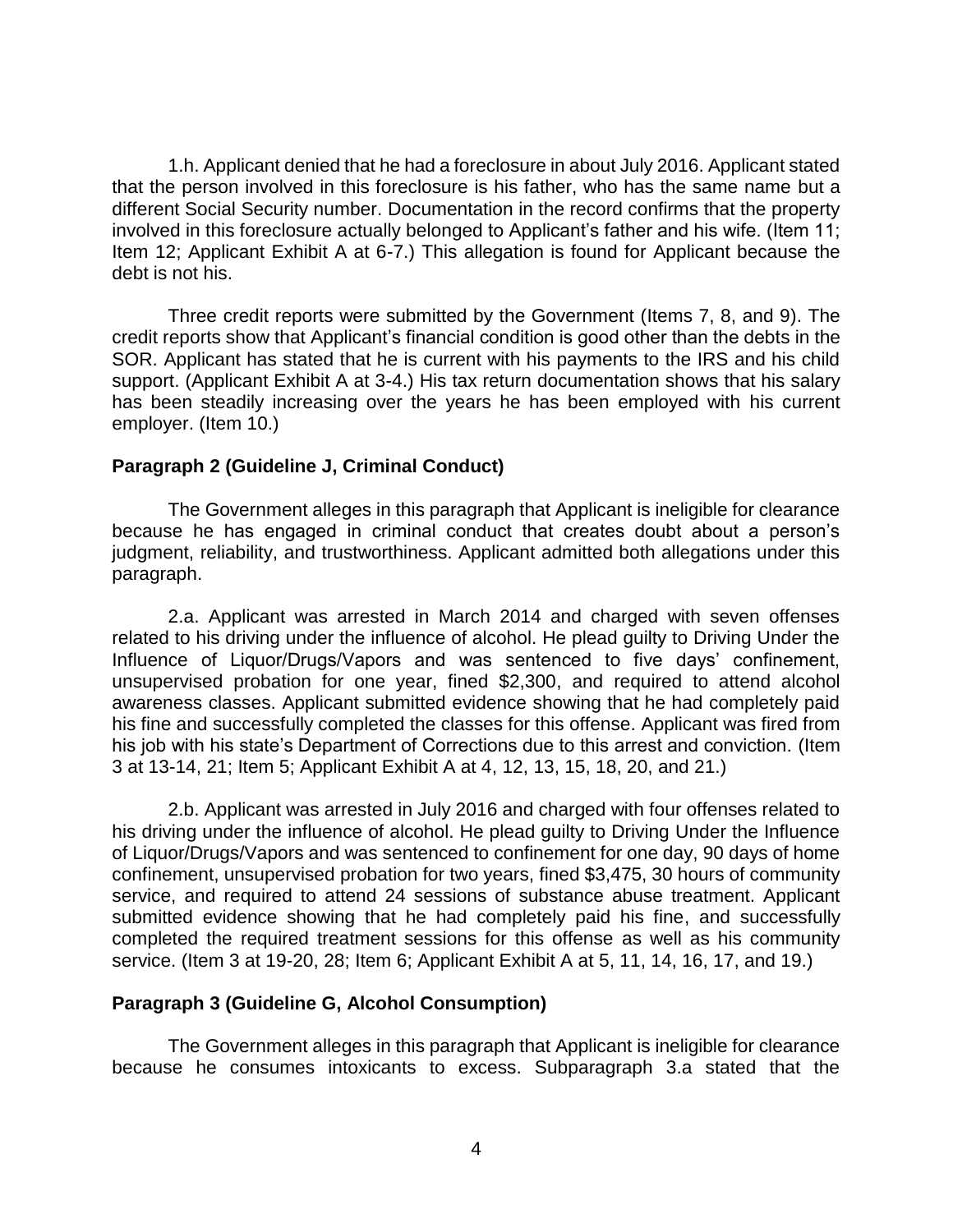information set forth under subparagraphs 2.a and 2.b, above, are also cognizable under this paragraph. Applicant denied the single allegation under this guideline.

 Applicant admitted the facts of the two alcohol-related arrests described under Paragraph 2. He has consistently stated that he has not drunk alcohol since his last arrest in July 2016, a period of more than five years. In addition to the court-ordered counseling employee assistance program. That counselor submitted a letter to Applicant's attorney on September 9, 2016. He stated that Applicant "has never denied his alcohol use and comes with a positive attitude." The counselor also stated, "He [Applicant] has made excellent progress in acquiring personal insights and better ways to cope with stress in in regard to his two DUI arrests, he has also obtained counseling through his employer's his life." (Item 3 at 4-6, 9, 14; Applicant Exhibit A at 9.)

### **Paragraph 4 (Guideline E, Personal Conduct)**

 The Government alleges in this paragraph that Applicant is ineligible for clearance because he has falsified material facts during the clearance screening process. Applicant denied both allegations under this paragraph.

 In January 1991, when Applicant was 15 years old, he was charged with conspiracy to transport marijuana. He got involved in a conspiracy with two other juveniles and one adult. Applicant was charged because he did not inform police of the plot. He plead guilty as a juvenile and received one-year probation, which he successfully court. The only evidence as to the existence of this conviction is that provided by Applicant completed. The record is silent as to whether this conviction occurred in Federal or state in his interview and written statements. (Item 3 at 20-21.)

 Applicant did not admit this arrest and conviction on his September 2015 e-QIP (SOR 4.a) or when questioned by an authorized investigator of the Department of Defense in June 2017 (SOR 4.b). He only discussed the conspiracy charge with the investigator in 2017 after an initial denial.

In his Answer Applicant said with regard to allegation 4.a, "I believe I misunderstood if i had to mention anything about charges as a minor or under the age of 18. My intention was never to hide anything."

Applicant discussed his interview answers as follows in his Answer, "I did not know I had to discuss juvenile record because the application did not say charges of a juvenile or under the age of 18."

Applicant further explained his reasoning in Applicant Exhibit A:

 I want to clarify I did not try to omit any information about my juvenile record. I was misinformed about my juvenile record. I was told [by] my attorneys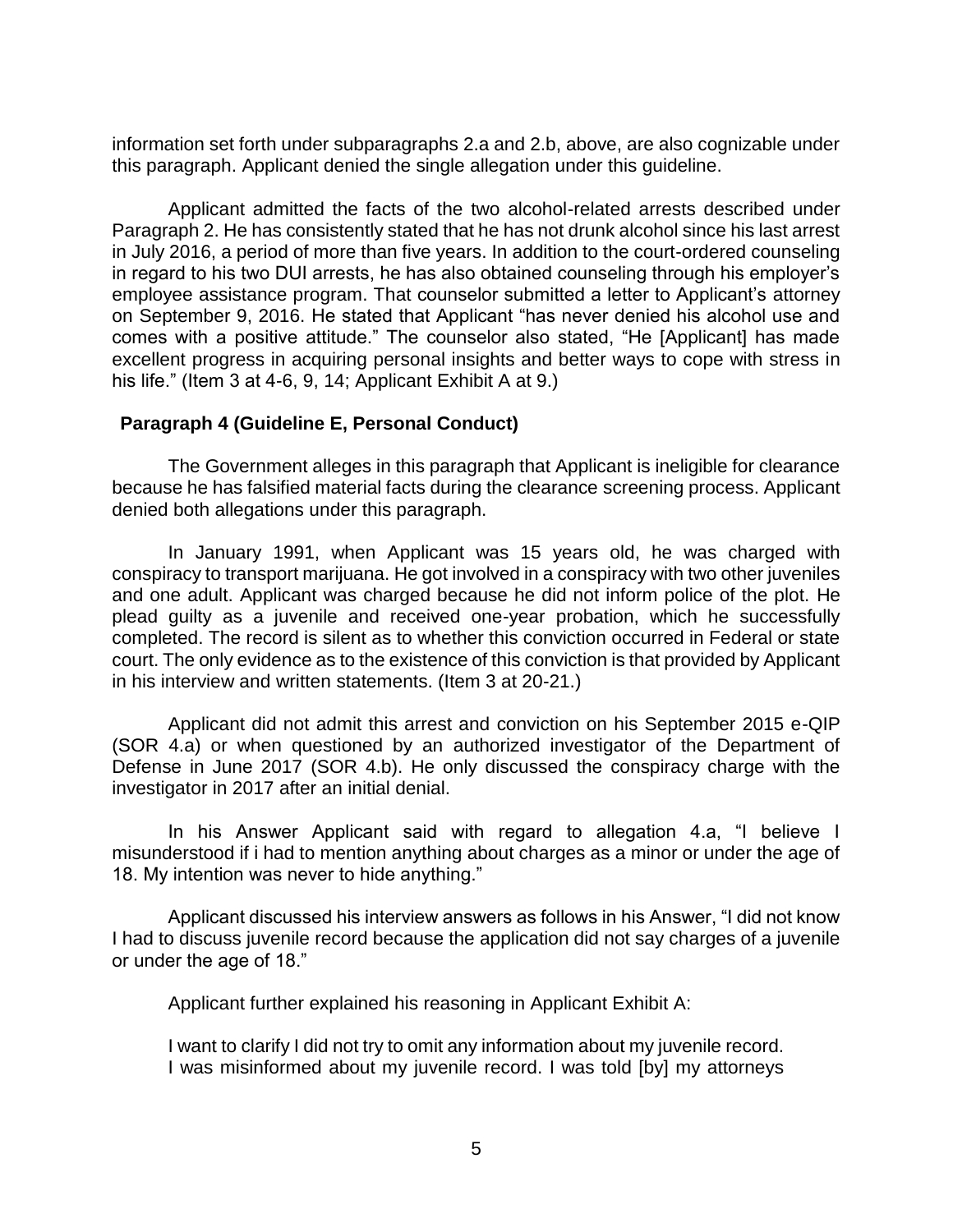that once I turned 18 my case would be expunged. Furthermore my juvenile case has never been an issue while working in law enforcement. I've believed I've provided all other pertaining information and never tried to hide any information whether good or bad. (Applicant Exhibit A at 5.)

#### **Policies**

 When evaluating an applicant's suitability for national security eligibility, the administrative judge must consider the adjudicative guidelines. In addition to brief potentially disqualifying conditions and mitigating conditions, which are to be used in introductory explanations for each guideline, the adjudicative guidelines (AG) list evaluating an applicant's national security eligibility.

 These guidelines are not inflexible rules of law. Instead, recognizing the complexities of human behavior, these guidelines are applied in conjunction with the factors listed in AG ¶ 2 describing the adjudicative process. The administrative judge's overarching adjudicative goal is a fair, impartial, and commonsense decision. The entire variables known as the whole-person concept. The administrative judge must consider all available, reliable information about the person, past and present, favorable and process is a conscientious scrutiny of applicable guidelines in the context of a number of unfavorable, in making a decision.

The protection of the national security is the paramount consideration. AG  $\P$  2(b) requires, "Any doubt concerning personnel being considered for national security eligibility will be resolved in favor of the national security." In reaching this decision, I have drawn only those conclusions that are reasonable, logical, and based on the evidence contained in the record. I have not drawn inferences based on mere speculation or conjecture.

Directive ¶ E3.1.14, requires the Government to present evidence to establish controverted facts alleged in the SOR. Under Directive ¶ E3.1.15, "The applicant is responsible for presenting witnesses and other evidence to rebut, explain, extenuate, or mitigate facts admitted by the applicant or proven by Department Counsel, and has the ultimate burden of persuasion as to obtaining a favorable clearance decision."

 A person who seeks access to classified information enters into a fiduciary relationship with the Government predicated upon trust and confidence. This relationship transcends normal duty hours and endures throughout off-duty hours. The Government reposes a high degree of trust and confidence in individuals to whom it grants national security eligibility. Decisions include, by necessity, consideration of the possible risk the applicant may deliberately or inadvertently fail to protect or safeguard classified information. Such decisions entail a certain degree of legally permissible extrapolation as to potential, rather than actual, risk of compromise of classified or sensitive information.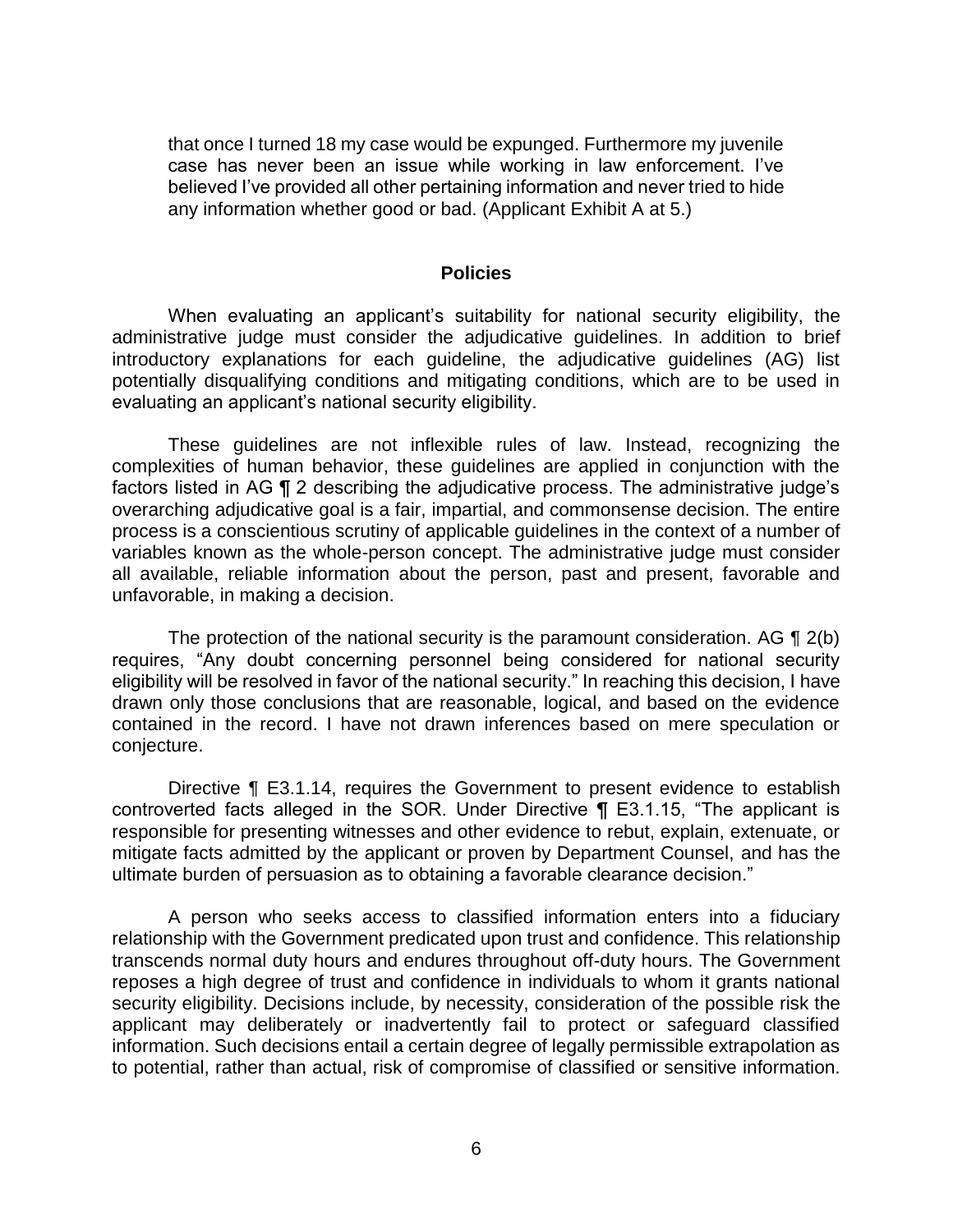Finally, as emphasized in Section 7 of Executive Order 10865, "Any determination under this order adverse to an applicant shall be a determination in terms of the national interest and shall in no sense be a determination as to the loyalty of the applicant concerned." *See also* Executive Order 12968, Section 3.1(b) (listing multiple prerequisites for access to classified or sensitive information.)

### **Analysis**

#### **Paragraph 1 (Guideline F, Financial Considerations)**

 The security concerns relating to the guideline for financial considerations are set out in AG ¶ 18, which reads in pertinent part:

Failure to live within one's means, satisfy debts, and meet financial obligations may indicate poor self-control, lack of judgment, or unwillingness to abide by rules and regulations, all of which can raise questions about an individual's reliability, trustworthiness, and ability to protect classified or sensitive information. Financial distress can also be caused or exacerbated by, and thus can be a possible indicator of, other issues of personal security concern such as excessive gambling, mental health conditions, substance misuse, or alcohol abuse or dependence. An individual who is financially overextended is at greater risk of having to engage in illegal or otherwise questionable acts to generate funds.

AG ¶ 19 describes three conditions that could raise security concerns and may be disqualifying in this case:

(a) inability to satisfy debts;

(c) a history of not meeting financial obligations; and

 (f) failure to file or fraudulently filing annual Federal, state, or local income tax returns or failure to pay annual Federal, state, or local income tax as required.

 Applicant had two mortgages foreclosed upon in approximately 2014. He owed approximately \$24,500 to the IRS for back taxes and penalties. In addition, he owed three other creditors approximately \$10,891 for past-due debts as of the date the SOR was issued. These facts establish prima facie support for the foregoing disqualifying conditions, and shift the burden to Applicant to mitigate those concerns.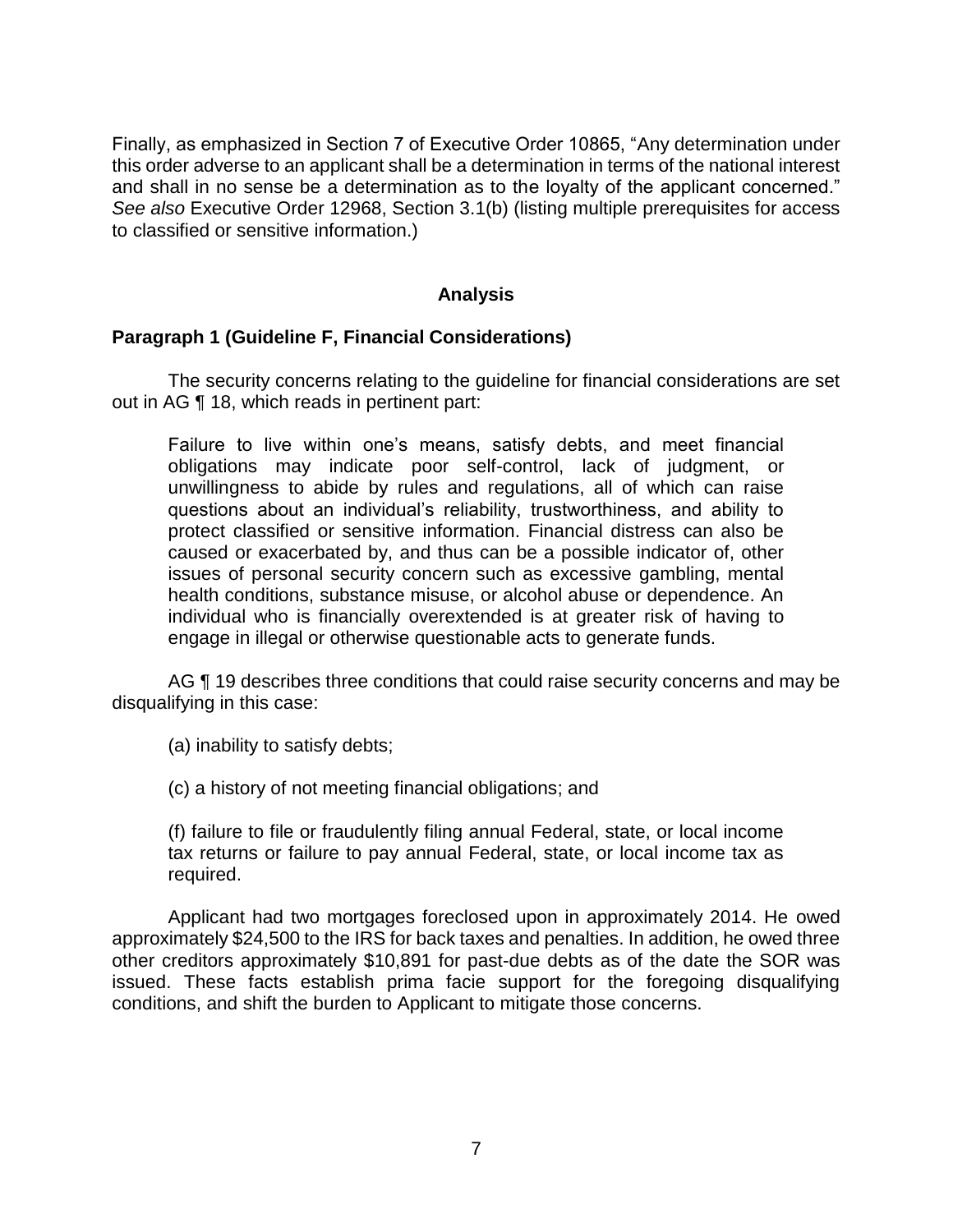The guideline includes four conditions in AG ¶ 20 that could mitigate the security concerns arising from Applicant's alleged financial difficulties:

 (a) the behavior happened so long ago, was so infrequent, or occurred under such circumstances that it is unlikely to recur and does not cast doubt on the individual's current reliability, trustworthiness, or good judgment;

(b) the conditions that resulted in the financial problem were largely beyond the person's control (e.g., loss of employment, a business downturn, unexpected medical emergency, or a death, divorce or separation, clear victimization by predatory lending practices, or identity theft), and the individual acted responsibly under the circumstances;

(d) the individual initiated and is adhering to a good-faith effort to repay overdue creditors or otherwise resolve debts; and

(g) the individual has made arrangements with the appropriate tax authority to file or pay the amount owed and is in compliance with those arrangements.

All the debts alleged in the SOR, including the tax debt, were related to Applicant's divorce from his wife in 2013. He could not afford to pay the mortgages on his salary, so the house went into foreclosure. He had to liquidate a retirement account, with the subsequent tax debt, and the consumer debts arose during the marriage. Considering those basic facts, we turn to the question of whether Applicant has acted responsibly in resolving the debts, even though he has not paid any of the consumer debts as of yet. I find that he has. Applicant has been paying the IRS \$285 a month for well over a year, an amount of over \$4,000. He also has consistently been making his child-support payments. The credit reports show no new past-due indebtedness. His tax returns show a steadily increasing salary, which will allow him to continue to pay the IRS, his child support obligation, and resolve the consumer debts in a responsible fashion. All four of the mitigating conditions have application in this case.

In support of these findings, I cite the Appeal Board's decision in ISCR Case No. 07-06482 at 3 (App. Bd. May 21, 2008) for the proposition that the adjudicative guidelines do not require that an applicant be debt-free. The Board's guidance for adjudications in cases such as this is the following:

 paid off each and every debt listed in the SOR. All that is required is that an applicant demonstrate that he has established a plan to resolve his financial problems and taken significant actions to implement that plan. The Judge can reasonably consider the entirety of an applicant's financial situation and his actions in evaluating the extent to which that applicant's plan for the . . . an applicant is not required, as a matter of law, to establish that he has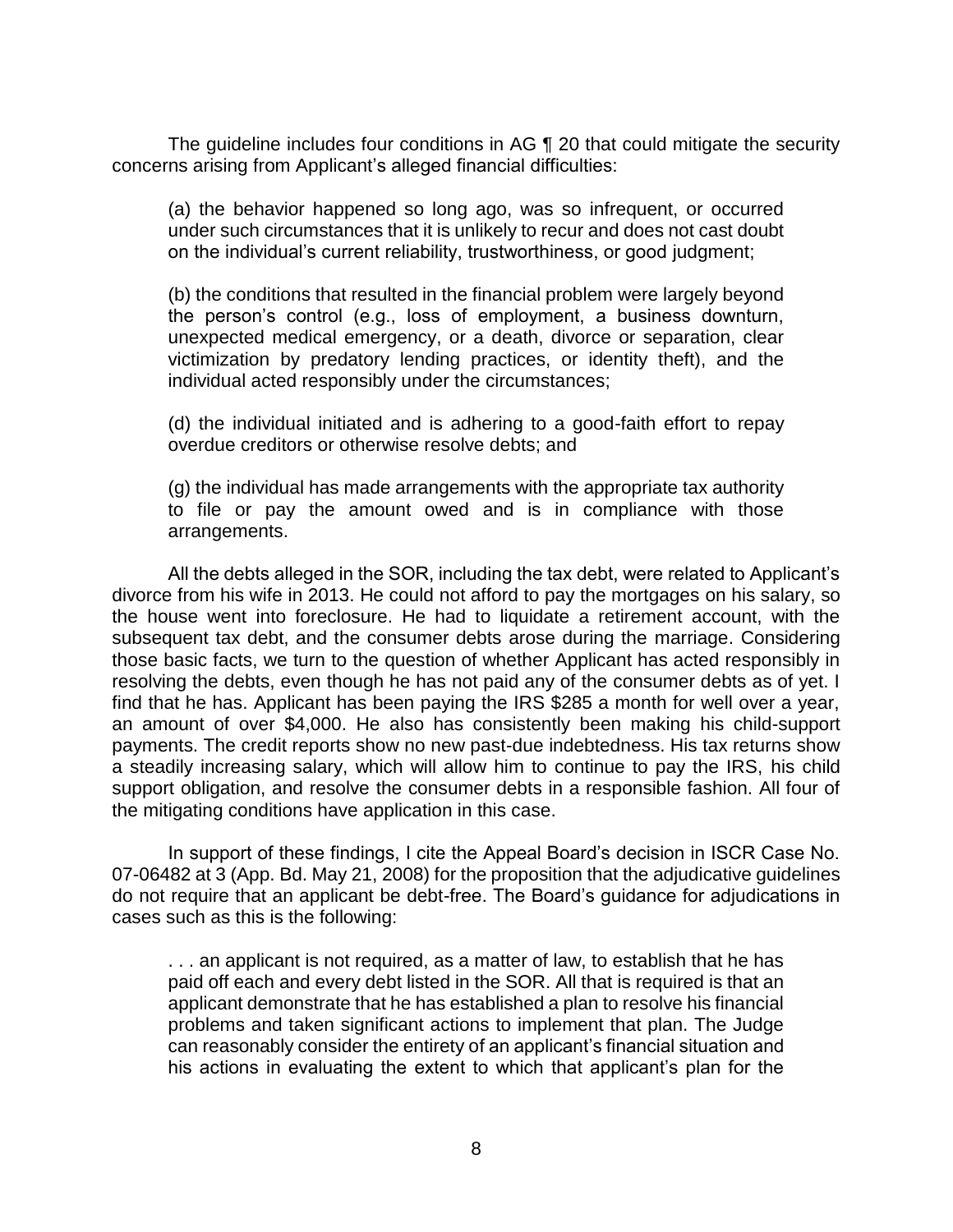reduction of his outstanding indebtedness is credible and realistic. There is no requirement that a plan provide for payments on all outstanding debts simultaneously. Rather, a reasonable plan (and concomitant conduct) may provide for the payments of such debts one at a time. ISCR Case No. 07- 06482 at 3 (App. Bd. May 21, 2008) (internal citations and quotation marks omitted).

 Given his resources, Applicant has initiated a pragmatic approach to the has the knowledge and ability that will allow him to resolve his other debts and stay on a proper financial footing. He has fully mitigated all the allegations in the SOR. Paragraph repayment of his IRS debt and has taken significant steps to resolve that debt. Applicant 1 is found for Applicant.

#### **Paragraph 2 (Guideline J, Criminal Conduct)**

 The security concerns relating to the guideline for criminal conduct are set out in AG ¶ 30, which states:

Criminal activity creates doubt about a person's judgment, reliability, and trustworthiness. By its very nature, it calls into question a person's ability or willingness to comply with laws, rules, and regulations.

AG ¶ 31 describes two conditions that could raise security concerns and may be disqualifying in this case:

(a) a pattern of minor offenses, any one of which on its own would be unlikely to affect a national security eligibility decision, but which in combination cast doubt on the individual's judgment, reliability, or trustworthiness; and

 (b) evidence (including, but not limited to, a credible allegation, an admission, and matters of official record) of criminal conduct, regardless of whether the individual was formally charged, prosecuted, or convicted.

 Applicant had two alcohol-related arrests in convictions in 2014 and 2016. Both of the above disqualifying conditions have application in this case.

 The guideline includes four conditions in AG ¶ 32 that could mitigate the security concerns arising from Applicant's alleged criminal conduct. Two have possible application to the facts of this case:

 (a) so much time has elapsed since the criminal behavior happened, or it happened under such unusual circumstances, that it is unlikely to recur and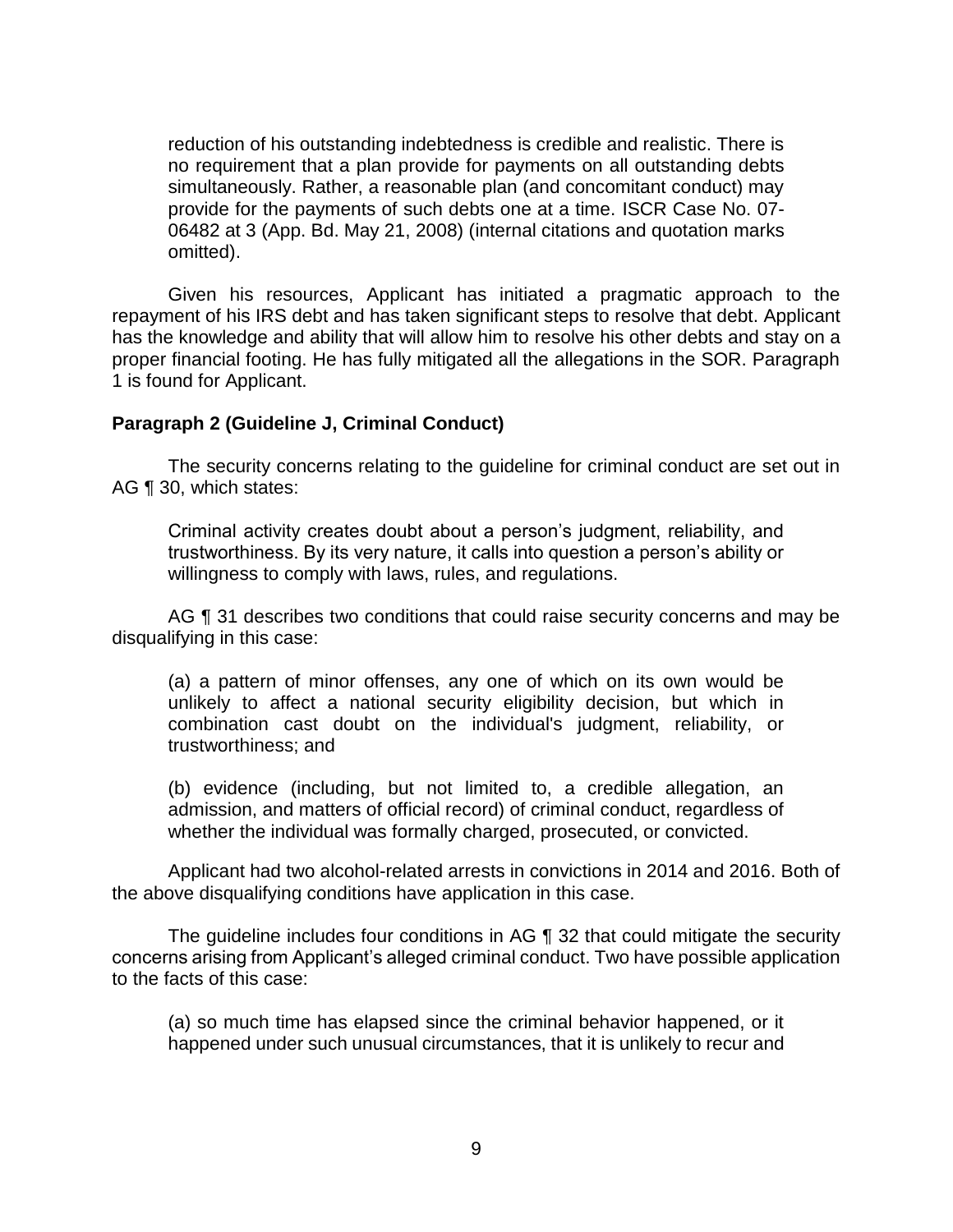does not cast doubt on the individual's reliability, trustworthiness, or good judgment; and

 (d) there is evidence of successful rehabilitation; including, but not limited to, the passage of time without recurrence of criminal activity, restitution, compliance with the terms of parole or probation, job training or higher education, good employment record, or constructive community involvement.

Applicant's last arrest occurred in 2016, five years ago. There is no evidence of any further criminal conduct. He submitted considerable documentary evidence showing that he attended all required classes and treatment sessions. He also submitted evidence showing that he had paid his fines and completed his community service. Both of the mitigating conditions have application to this case. Paragraph 2 is found for Applicant.

### **Paragraph 3 (Guideline G, Alcohol Consumption)**

 The security concerns relating to the guideline for alcohol consumption are set out in AG ¶ 21, which states:

Excessive alcohol consumption often leads to the exercise of questionable judgment or the failure to control impulses, and can raise questions about an individual's reliability and trustworthiness.

AG ¶ 22 describes one condition that could raise security concerns and may be disqualifying in this case:

 (a) alcohol-related incidents away from work, such as driving while under the influence, fighting, child or spouse abuse, disturbing the peace, or other incidents of concern, regardless of the frequency of the individual's alcohol use or whether the individual has been diagnosed with alcohol use disorder.

 The guideline includes two conditions in AG ¶ 23 that could mitigate the security concerns arising from Applicant's alcohol consumption:

(a) so much time has passed, or the behavior was so infrequent, or it happened under such unusual circumstances that it is unlikely to recur or does not cast doubt on the individual's current reliability, trustworthiness, or judgment; and

 (b) the individual acknowledges his or her pattern of maladaptive alcohol use, provides evidence of actions taken to overcome this problem, and has demonstrated a clear and established pattern of modified consumption or abstinence in accordance with treatment recommendations.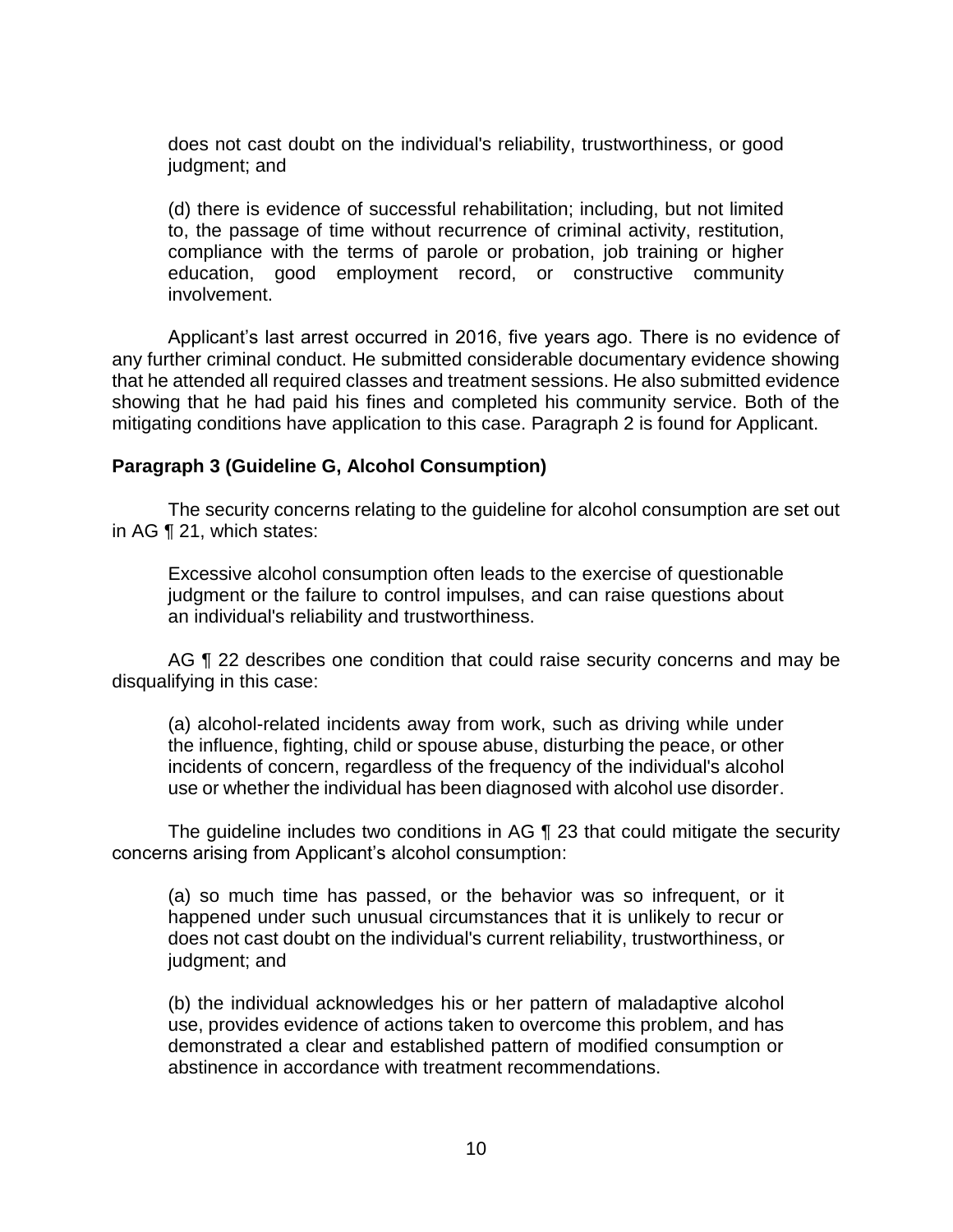As stated under Paragraph 2, Applicant has abstained from any alcohol use for over five years. In addition to court-ordered education and treatment, he used his company's employee assistance program to obtain additional counseling about alcohol and how to avoid such incidents in the future. The conduct is unlikely to recur given what he has learned and the resources he has available. Applicant has mitigated this security concern in full and Paragraph 3 is found for him.

#### **Paragraph 4 (Guideline E, Personal Conduct)**

 The security concerns relating to the guideline for personal conduct are set out in AG ¶ 15, which states:

Conduct involving questionable judgment, lack of candor, dishonesty, or unwillingness to comply with rules and regulations can raise questions about an individual's reliability, trustworthiness and ability to protect classified or sensitive information. Of special interest is any failure to cooperate or provide truthful and candid answers during national security investigative or adjudicative processes.

AG ¶ 16 describes two conditions that could raise security concerns and may be disqualifying in this case:

(a) deliberate omission, concealment, or falsification of relevant facts from any personnel security questionnaire, personal history statement, or similar form used to conduct investigations, determine employment qualifications, award benefits or status, determine national security eligibility or trustworthiness, or award fiduciary responsibilities; and

 (b) deliberately providing false or misleading information, or concealing or omitting information, concerning relevant facts to an employer, investigator, security official, competent medical or mental health professional involved in or making a recommendation relevant to a national security eligibility determination, or other official government representative.

 Applicant was arrested and subsequently convicted of conspiracy to transport marijuana when he was a juvenile. He did not report these facts on his e-QIP or when originally interviewed by a government investigator. The above disqualifying condition has application to this case.

 The guideline includes three conditions in AG ¶ 17 that could mitigate the security concerns arising from Applicant's alleged falsification:

 (a) the individual made prompt, good-faith efforts to correct the omission, concealment, or falsification before being confronted with the facts;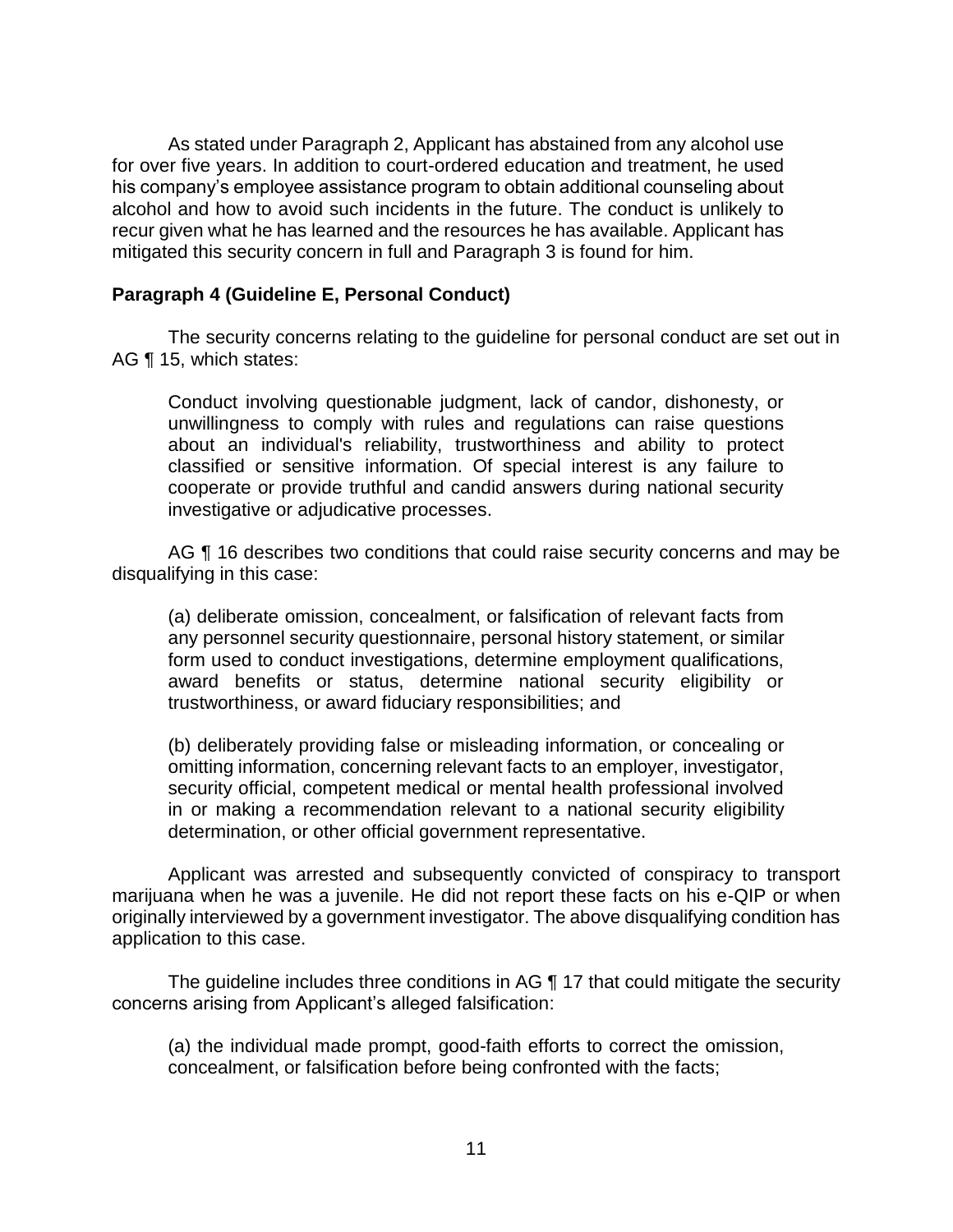(b) the refusal or failure to cooperate, omission, or concealment was caused or significantly contributed to by advice of legal counsel or of a person with professional responsibilities for advising or instructing the individual specifically concerning security processes. Upon being made aware of the requirement to cooperate or provide the information, the individual cooperated fully and truthfully; and

 (c) the offense is so minor, or so much time has passed, or the behavior is so infrequent, or it happened under such unique circumstances that it is unlikely to recur and does not cast doubt on the individual's reliability, trustworthiness, or good judgment.

 Applicant was told by his lawyers in 1991 that his drug case would be expunged when he turned 18. After being informed by the investigator of the need to discuss the offense Applicant cooperated. With regard to the e-QIP it is clear that Applicant looked for an instruction saying he had to report juvenile offenses. He did not find it. Applicant's belief that he did not have to report the arrest, while erroneous, was not an attempt to criminal offenses I find that he did not have the requisite intent to deceive when he filled out the e-QIP or originally denied the offense to the investigator. Paragraph 4 is found for conceal the arrest. Given that Applicant was otherwise truthful regarding more current Applicant.

#### **Whole-Person Concept**

 Under the whole-person concept, the administrative judge must evaluate an applicant's eligibility for national security eligibility by considering the totality of the applicant's conduct and all relevant circumstances. The administrative judge should consider the nine adjudicative process factors listed at AG ¶ 2(d):

 (1) the nature, extent, and seriousness of the conduct; (2) the circumstances surrounding the conduct, to include knowledgeable participation; (3) the frequency and recency of the conduct; (4) the individual's age and maturity at the time of the conduct; (5) the extent to which participation is voluntary; (6) the presence or absence of rehabilitation and other permanent behavioral changes; (7) the motivation for the conduct; (8) the potential for pressure, coercion, exploitation, or duress; and (9) the likelihood of continuation or recurrence.

Under AG ¶ 2(c), the ultimate determination of whether to grant national security eligibility for a security clearance must be an overall commonsense judgment based upon careful consideration of the guidelines and the whole-person concept.

 I considered the potentially disqualifying and mitigating conditions in light of all pertinent facts and circumstances surrounding this case. Applicant has mitigated the